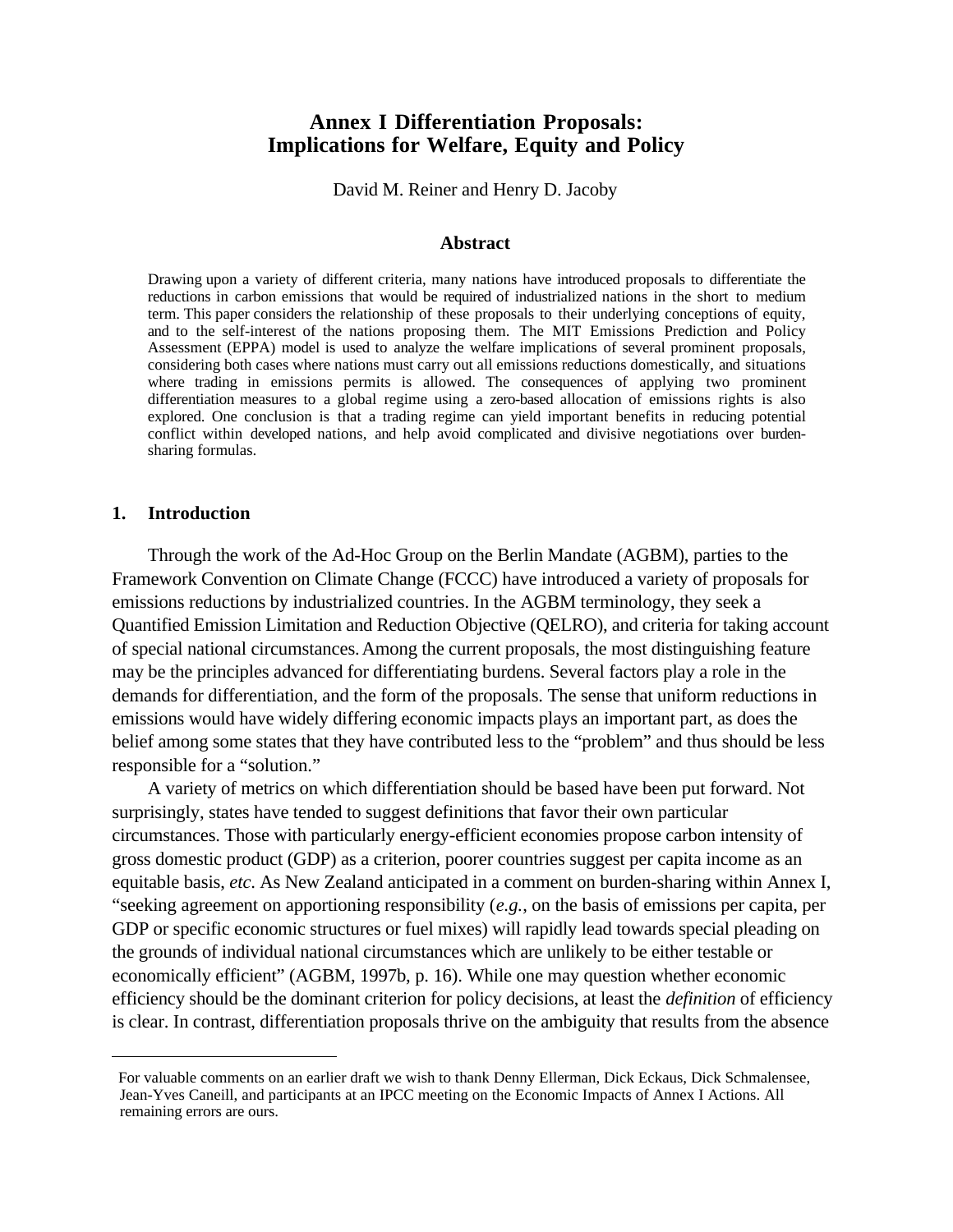of a universally accepted definition of equity. Indeed, one argument in favor of a uniform rate of reduction for all parties is that, in the absence of a compelling argument for an alternative, it would be the simplest to implement.

The first step in clarifying these differentiation proposals (some of which seem intentionally opaque) is a discussion of the contentious definitions of responsibility and equity that are supposed to underlie them. This review is conducted in Section 2, and we show that a sufficient number of legitimate arguments exist such that different countries can readily attach a philosophical label to any position that happens to align with their economic interests. While the logic of self-interest that shapes the "equity" side of the debate is understandable, the actual welfare implications of these proposals are less so. It is necessary, therefore, to formulate the existing differentiation proposals in a way that facilitates a comparison of their economic effects. These formulations are developed in Section 3. MIT's Emissions Prediction and Policy Analysis (EPPA) model is then used to simulate the welfare changes implied by different proposals, with results presented in Section 4. In addition to the various proposals for differentiation, several parties to the Climate Convention have championed the use of tradable emission permits. As the results show, trading would also have significant implications for the distribution of burdens.

 Michael Grubb (1995) has noted that, "to date, the main equity debate about emissions abatement has been cast almost entirely in North-South terms" (p. 478). Our analysis does not address that equity debate directly, because of our focus on the AGBM process, which limits discussion to restrictions within Annex I. Nonetheless, the AGBM discussion may have important implications for the larger question of differentiation on a global scale. Indeed, having witnessed the special pleading among the wealthiest nations, some would despair of any solution at all, when both Annex I and non-Annex I countries are involved. Assuming an Annex I differentiation scheme is agreed upon, the intense political effort required to achieve it will almost certainly affect, if not guide, the development of longer-term, global schemes. Section 5 explores the implications if principles being advanced under the Berlin Mandate were to serve as a precedent for a wider agreement. We argue that developed countries may want to reconsider the relatively modest gains possible under Annex I differentiation proposals if such an agreement sets in motion a global allocation using similar equity principles.

Finally, Section 6 reviews the policy implications of the various differentiation proposals.

#### **2.** The Elusive Notion of Equity<sup>1</sup>

<u>.</u>

Submissions to the AGBM process include proposals both for differentiation of reductions from some base level, and for the reduction target itself. Interestingly, the two are rarely linked, although an exception is the proposal from France discussed below. Even parties proposing a particular emissions target (*e.g.*, 15% below 1990) submit differentiation schemes that make no reference to that target. In practice, of course, the two components are interrelated, because a country's view of any overall target is not independent of the portion it would be expected to bear. Nevertheless, most of the discussion of differentiation proposals concerns their "fairness" to

 $<sup>1</sup>$  A more detailed consideration of equity in the context of climate change can be found in IPCC (1996), especially</sup> Chapter 3, Grubb (1995), Rose *et al.* (1997), Eckaus (1992) and Shue (1992).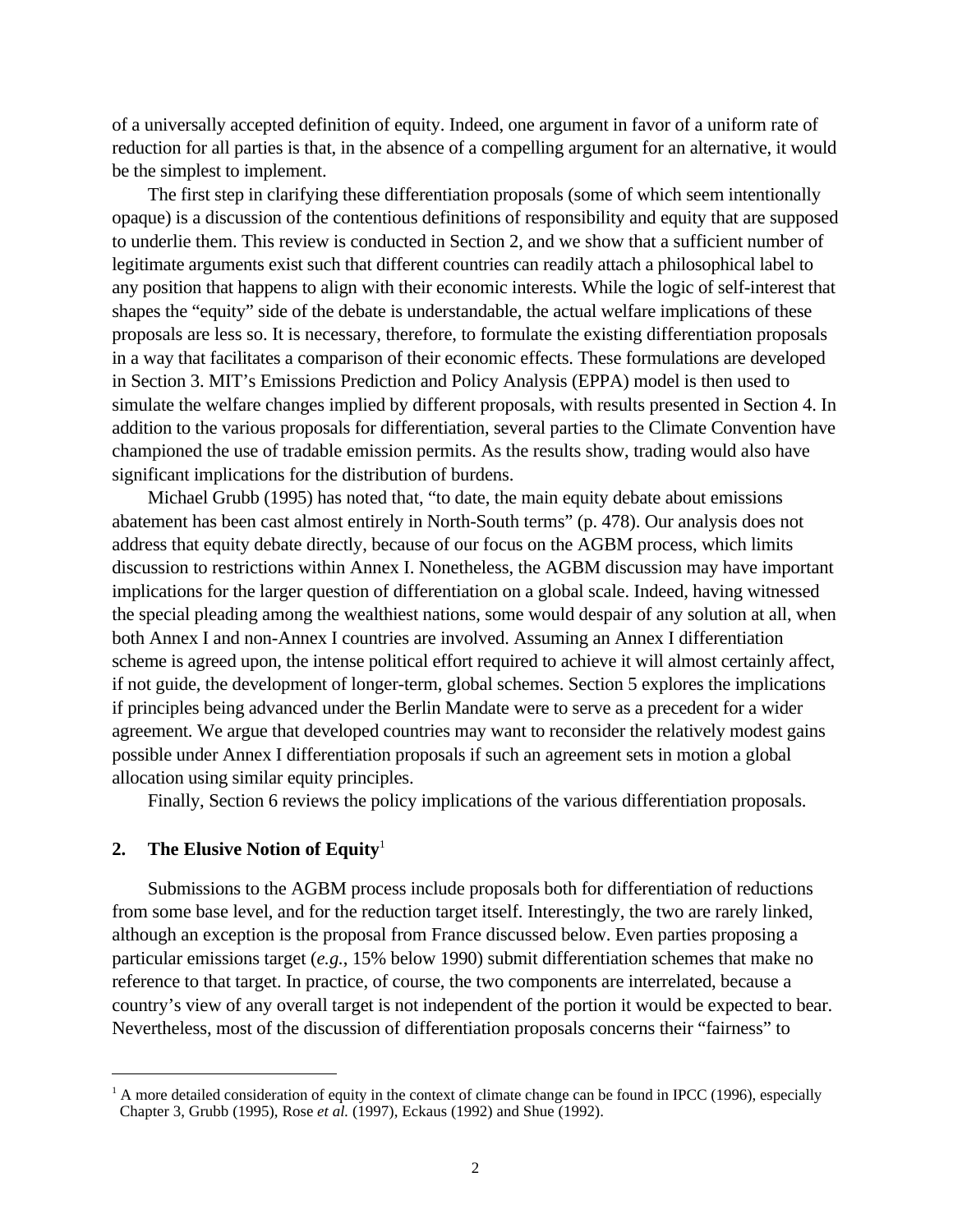different nations, *given* some overall emissions reduction goal.This is the approach we take in this analysis, using a handful of proposals that reflect the main positions being put forward in the debate over equity and differentiation of burdens.

Two commonly proposed standards of responsibility that have been applied to Annex I reduction proposals are emissions per capita and emissions per unit of GDP, which are usually based on current (or base year) emissions levels. Perhaps the simplest notion is that countries that have high levels of per capita emissions should be asked to cut back in greater proportion than those with low emissions per head. Some oppose linking control obligations to population in this way, because it could be perceived as rewarding population growth, though such concerns are largely absent in discussions limited to developed countries. Moreover, a number of recommendations have been made that could mitigate any such influence (Grubb, 1995).

Further opposition to a per capita criterion comes from wealthy countries with low carbon intensities, who argue that they should not be penalized simply because of their economic success. They may argue, rather, that countries that are profligate in their energy use and emissions should pay the higher penalty, which leads to the second standard mentioned above: those with higher emissions per unit of GDP should be expected to assume the greater burden. Such an idea, of course, can be viewed as unduly punishing to countries that happen to house the carbon-intensive components of the global economy, and unfairly beneficial to those who happen to have abundant non-carbon energy sources, either by nature's gift or because of decisions unrelated to the climate change issue.

A variant on the notion that responsibility for control should be tied to emissions focuses not on current levels but on some integral of past emissions, *i.e.*, on historical responsibility for the current concentration in the atmosphere. This idea is salient in a global context, where some countries have contributed large quantities of atmospheric carbon, and others almost none.<sup>2</sup> It is not frequently raised in discussions limited to Annex I countries, because there is a high correlation between estimates of historical contribution and current emissions levels (whose measurement of is less controversial).

Still another notion is to allocate burdens on the basis of the ability to bear them, whatever the country's particular contribution to global emissions may be. This idea leads to reduction targets being distributed on the basis of some measure of overall economic well-being, such as per capita income. For example, a country's percent reduction in emissions, below some baseline, would be proportional to its per capita income alone. Naturally, such a criterion is viewed as unfairly costly to countries that are relatively wealthy but carbon efficient. Moreover, since an income-based measure is not directly linked to carbon emissions, there is no additional incentive to reduce emissions.

Finally, there is a view that an equitable scheme is one that insures that everybody is bearing the same level of economic pain at any given level of global reduction. Many puzzles arise in constructing such a measure, in particular, it is a heroic leap to say that lost consumption in a poor country can be compared dollar-for-dollar with that in a rich country. The most common

 $\overline{a}$ 

 $2$  The Brazilian government has submitted a proposal that ties reductions to historical emissions (AGBM, 1997b). See also Grübler and Nakicenovic (1992) for a treatment apportioning responsibility for historical emissions of carbon dioxide.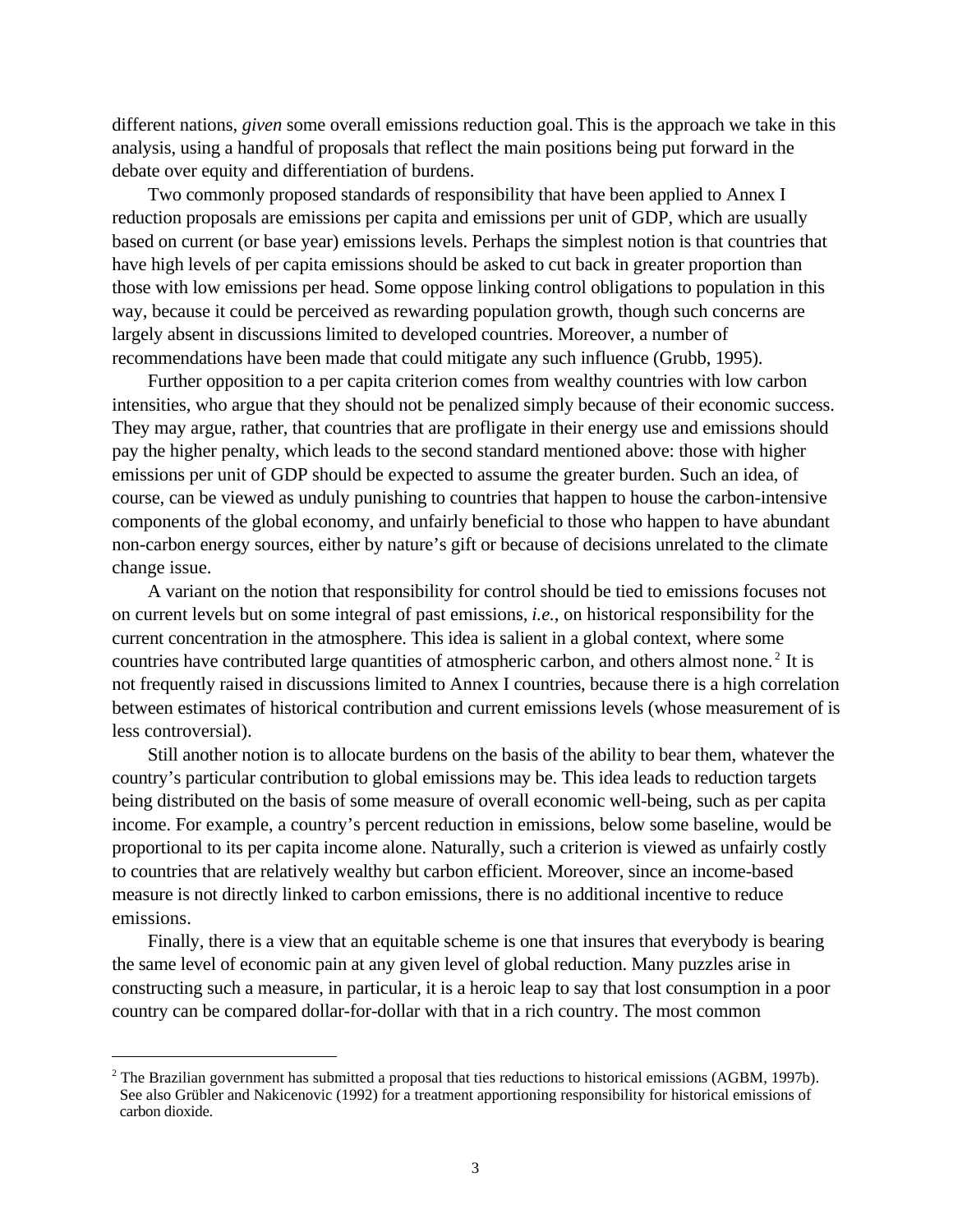suggestion is that a control scheme is most fair if it imposes the same percentage GDP loss or the same loss in per capita income on all parties.

Some measures that are based on the concepts outlined above may be negatively correlated, in which case disputes between proponents are clear. In other cases, there may be positive correlations among the measures, *e.g.*, marginal sacrifice of a given percentage reduction and carbon intensity. But in any case, the relations are not perfect, and in the differences are matters of real national interest.

The many ways that these conceptions of equity are combined into proposals for differentiation can be seen in Table 1, which shows a selection of those now before the AGBM. As can be seen, some nations propose alternative, and significantly different, bases for decision or differentiation schemes that combine several different criteria. To be found in the table are all the equity concepts laid out above, with the less-wealthy countries tending to favor per capita income or historical responsibility, richer ones favoring emissions intensity of GDP or emissions per capita, and Australia proposing an equal sacrifice criterion. Examples of criteria near-uniquely favorable to the proposing country can be found in the submissions of Iceland, with its focus on renewable energy (its electricity base is overwhelmingly hydroelectric and geothermal), and of the Russian Federation with its proposal to use land area.

One final point to mention is that actual multi-party political consensus, which implies a form of rough equity, may defy clear analysis using these equity criteria. For example, in deciding upon differentiation within the European Union (EU), none of the suggestions outlined above was used explicitly, although the concepts are scattered throughout the agreement. Intensive negotiations among member states yielded a solution with differentiated responsibilities that allowed for an overall reduction in emissions of 10%, with individual country commitments ranging from a 40% cut by Luxembourg, to a zero change for France, to an increase of 40% for Portugal.<sup>3</sup> Facilitated by pre-existing domestic commitments by several major EU members, agreement was achieved in the context of a comprehensive governance structure that is not available to the Organization for Economic Cooperation and Development (OECD) at large.

### **3. The Analysis Procedure**

 $\overline{a}$ 

#### **3.1. The EPPA Model**

We explore the welfare implications of a subset of these proposals using the MIT Emissions Prediction and Policy Analysis (EPPA) model (Yang *et al.*, 1996; Jacoby *et al.*, 1997).<sup>4</sup> EPPA is a

 $3$  Subject to adjustments based on a final round of negotiations, the analytical basis for intra-EU differentiation was the triptique (or triptych) approach described in Blok, Phylipsen and Bode (1997), which used a complicated formula incorporating detailed differences in national and industrial structure and pre-existing domestic commitments.

<sup>&</sup>lt;sup>4</sup> EPPA is part of the larger Integrated Global System Model (IGSM) developed by MIT's Joint Program on the Science and Policy of Global Change, which includes a coupled atmosphere-chemistry model and a model of terrestrial ecosystems (Prinn *et al.*, 1997). The IGSM has been developed with the support of a government-industry partnership including the U.S. Department of Energy (901214-HAR; DE-FG02-94ER61937; DE-FG02-93ER61713), U.S. National Science Foundation (9523616-ATM), U.S. National Oceanic and Atmospheric Administration (NA56GP0376), and U.S. Environmental Protection Agency (CR-820662-02), the Royal Norwegian Ministries of Energy and Petroleum and Foreign Affairs, and a group of corporate sponsors from the United States, Europe and Japan.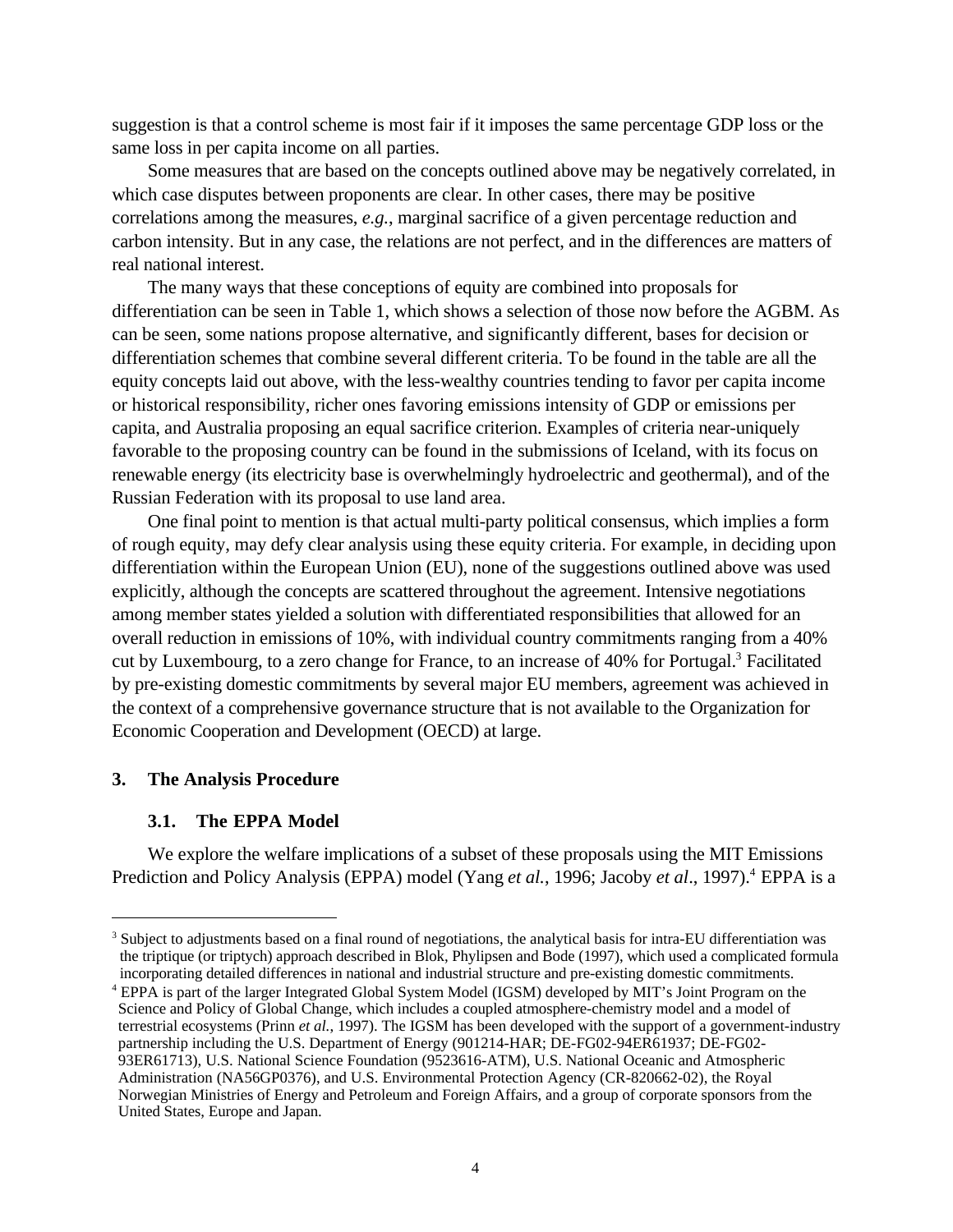| Country                       | <b>Differentiation Criteria</b>                                                                                                                                                                                                                                 |  |  |
|-------------------------------|-----------------------------------------------------------------------------------------------------------------------------------------------------------------------------------------------------------------------------------------------------------------|--|--|
| <b>France and Switzerland</b> | Per capita carbon emissions in 2000                                                                                                                                                                                                                             |  |  |
| Australia                     | Equal percentage changes in per capita economic welfare<br>taking into consideration:<br>Projected population growth<br>Projected real GDP per capita growth<br>Emission intensity of exports<br>Fossil fuel intensity of exports<br>Emissions intensity of GDP |  |  |
| Poland et al.                 | GDP per capita<br>Contribution to global emissions<br>Emissions per capita and/or emissions intensity of GDP                                                                                                                                                    |  |  |
| Norway                        | Emissions intensity of GDP<br>GDP per capita<br>Emissions per capita                                                                                                                                                                                            |  |  |
| <b>Iceland</b>                | Emissions intensity of GDP<br>GDP per capita<br>Emissions per capita<br>Share of renewables in total energy                                                                                                                                                     |  |  |
| Uzbekistan                    | GDP per capita                                                                                                                                                                                                                                                  |  |  |
| Estonia                       | GDP per capita<br>Responsibility for global warming                                                                                                                                                                                                             |  |  |
| Iran                          | <b>GDP</b><br><b>Historical</b> share<br>Dependency on income from fossil fuels<br>Access to renewables<br>Defense budget<br>Population growth<br>Special circumstances<br>Share in international trade                                                         |  |  |
| <b>Brazil</b>                 | Relative historical responsibility                                                                                                                                                                                                                              |  |  |
| <b>Russian Federation</b>     | Land area (as a proxy for sinks)<br>Contribution to global reduction efforts                                                                                                                                                                                    |  |  |

**Table 1.** Sample of Differentiation Proposals Submitted to AGBM

Sources: AGBM 1996, 1997a, 1997b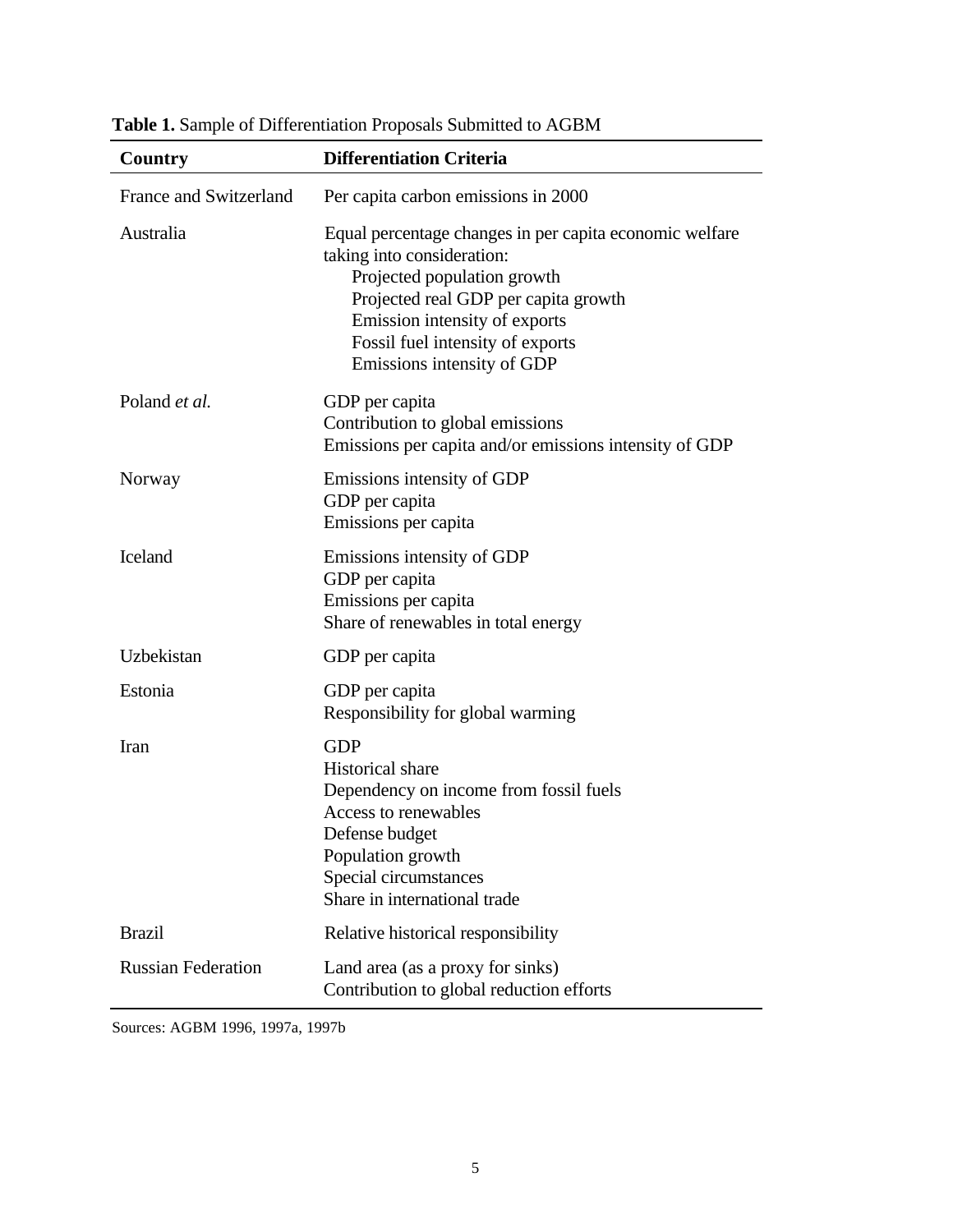recursive-dynamic computable general equilibrium model, with 12 economic-political regions, as shown in Table 2. The calculations here cover the period 1985–2050 in five year steps. The model incorporates eight production sectors (five energy and three non-energy), one government sector, one investment sector, and four consumption sectors. The model also allows for the introduction of two potential future energy supply technologies (or "backstop" production sectors): (1) a carbon-free electric sector, which is meant to represent a bundle of new renewables and advanced nuclear, and (2) a carbon-based liquid fuel derived from shale oil or tar sands, which is a perfect substitute for refined oil. Any carbon constraints imposed on a region will yield rents that are recycled to the region's representative consumer, thus a quota will be equivalent to a (recycled) carbon tax producing the same level of carbon emissions.

| Annex I                    | Symbol     | <b>Non-Annex I</b>                | Symbol     |
|----------------------------|------------|-----------------------------------|------------|
|                            |            | China                             | <b>CHN</b> |
| <b>United States</b>       | USA        | <b>Dynamic Asian Economies</b>    | <b>DAE</b> |
| Japan                      | <b>JPN</b> | <b>Energy Exporting Countries</b> | <b>EEX</b> |
| European Union             | <b>EEC</b> | <b>Brazil</b>                     | <b>BRA</b> |
| Other OECD                 | OOE        | India                             | <b>IND</b> |
| Non-OECD                   |            | Rest of World                     | <b>ROW</b> |
| <b>Former Soviet Union</b> | <b>FSU</b> |                                   |            |
| Central/Eastern Europe EET |            |                                   |            |

**Table 2.** Regional Breakdown in the EPPA Model

#### **3.2 The French Protocol as a Basis for Comparison**

As noted above, one proposal that does link an overall target to a differentiation scheme is that from France (Government of France, 1996). It provides a convenient benchmark for comparison because proposals by other nations can be scaled to yield the same reduction in Annex I emissions. The French proposal is actually a long-term proposal that is designed to accomplish the convergence of per capita carbon emissions in all Annex I nations by 2100 according to the formula:

$$
E_{2000+x} = E_{2000}^{(100-x)/100} \times Y^{x/100},
$$

where *E* is per capita emissions in a particular year, *x* is the number of years after 2000 and *Y* is the convergence target. The French submission suggests that a desirable target would be in the range of 1.6 to 2.2 tons per capita in 2100, which would require cuts substantially below current levels for all Annex I nations.

Since the other national proposals are primarily short-term in nature, some interpretation of the French proposal is required to ensure that results are comparable across all proposals while still adhering to the basic goals of its French proponents. The first question is how to treat the period between 1990 and 2000, since the French proposal does not provide explicit guidance. There is an assumption that by 2000 all parties will have returned their emissions to 1990 levels, which all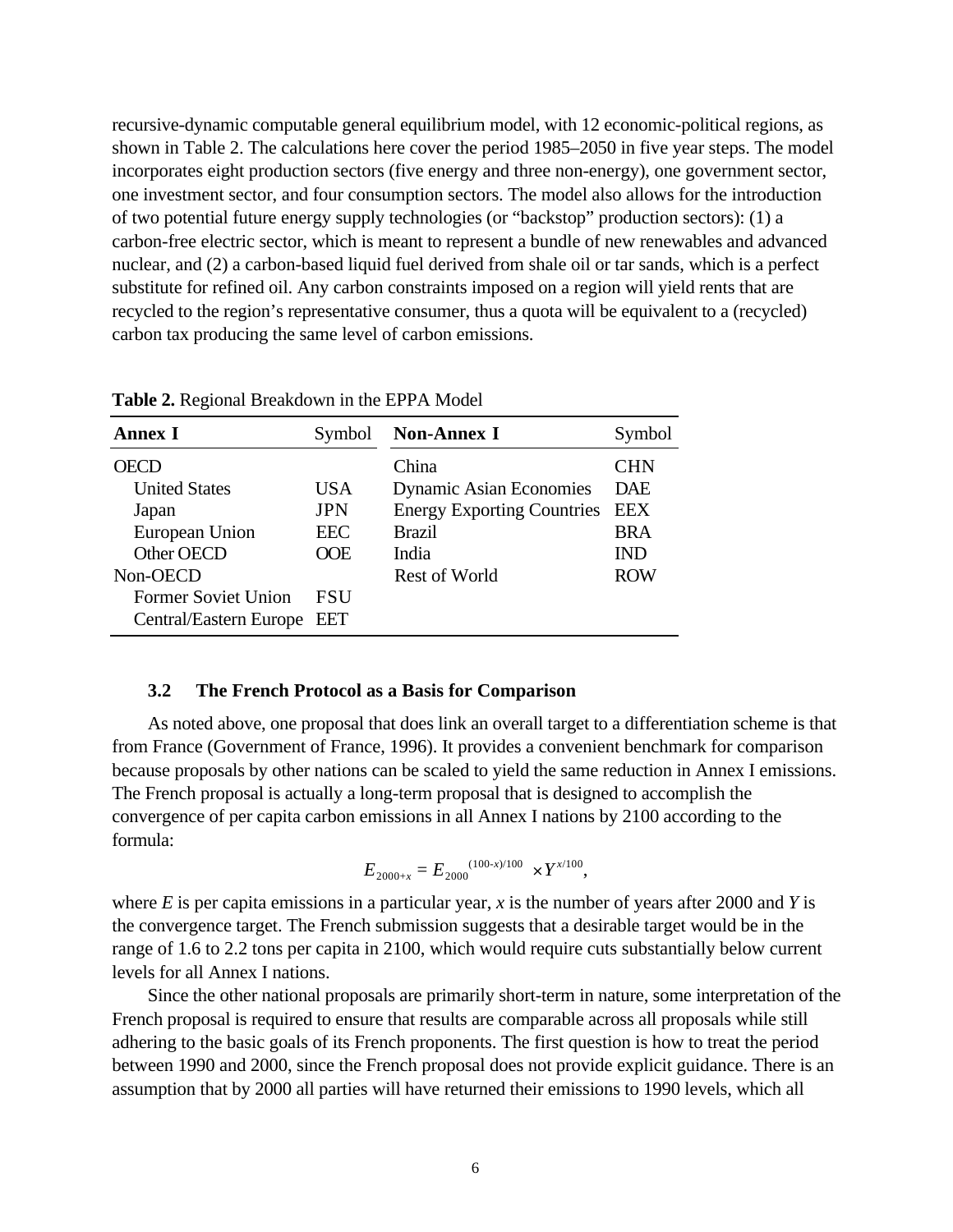Annex I countries pledged was their "aim" under the Framework Convention. Since Germany and the United Kingdom are the only two major OECD countries expected to achieve this goal, this assumption is unjustified, but it is unclear how to treat the many Annex I countries that will not accomplish this goal. If per capita emissions are referenced to 2000, and there is no penalty for failing to return to 1990 levels by 2000, then countries with high emissions growth between 1990 and 2000 would not have to reduce emissions as drastically as those that have actually achieved the goal of returning to 1990 levels. To avoid such a possibility we impose reductions based on emissions in 1990. EPPA's reference carbon emissions are used to establish the year-2000 emissions level for the French formula. By 2005, emissions are assumed to be reduced by half the distance between the level in 2000 and the target emissions in 2010.

Per capita emissions in the six Annex I regions of EPPA are roughly in the range of 3 to 6 tons of carbon per capita. To determine the percentage reductions needed, we choose 2.2 tons per capita for the ultimate target, *Y*, in the formula above. In 2010, applying the French formula directly, we would find that Annex I nations with low per capita emissions would be asked to reduce by roughly 3% below 1990 levels while nations at the high end of current emissions would be asked to cut back by 10 percent. By contrast, in 2050, those percentage reductions increase substantially, to 14% in the former case and 40% in the latter case. For purposes of comparison to the other short-term proposals we take the average reduction that would have occurred from 2000 and 2050, impose it all at once in 2010, and maintain that emissions level for the remainder of the analysis period (to 2050) instead of gradually reducing the gap in per capita emissions over the course of a century. In percentage terms, our stylized French proposal imposes a reduction below 1990 levels of slightly more than 20% for the United States and roughly 5% emissions reductions below 1990 in the other three OECD regions.

### **3.3 Treatment of the Economies in Transition**

As shown in Table 2, Annex I consists of the OECD states and the Economies in Transition of Eastern and Central Europe and the Former Soviet Union. The Berlin Mandate calls for all Annex I states to negotiate a plan for emissions reductions, but the industrialized OECD states have generally been expected to "take the lead." Indeed, Germany and the non-OECD Annex I parties themselves have explicitly asked that a certain degree of flexibility be allowed for the Economies in Transition (AGBM, 1997a). Also, as a result of the political and economic upheavals of the late 1980s and early 1990s, industrial output in Eastern Europe and the Former Soviet Union has declined, resulting in significant reductions in carbon emissions. Given these circumstances, we assume the non-OECD Annex I states are asked to reduce emissions according to the differentiation scheme that would be least burdensome (based on our stylized French scheme) and to maintain that level under all of the differentiation proposals considered here. This assumption simplifies our presentation because it allows for a clear focus on the intra-OECD impacts of the various differentiation proposals.

### **3.4 Formulation of Other Proposals**

**Uniform Reduction**. The simplest scheme to contrast with the French protocol is a "uniform" proposal that would achieve the same overall reduction by imposing equal percentage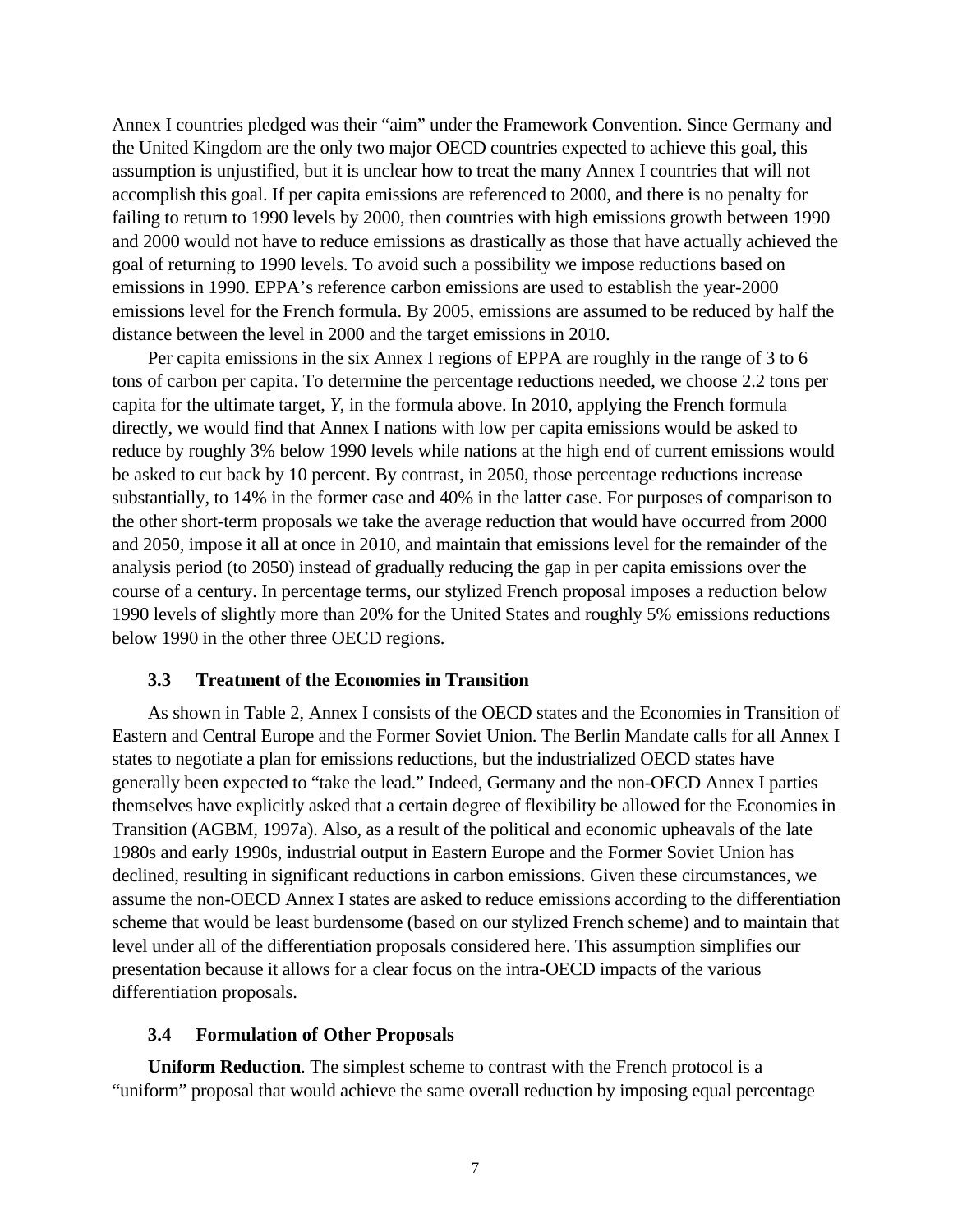reductions in the four OECD regions. This uniform reduction of 12.2% is calculated as the emissions-weighted average of the combined reductions under the sample French Protocol.

**The Norwegian Protocol**. A Norwegian proposal combines the three most commonly cited differentiation criteria—per capita emissions, carbon intensity of GDP, and GDP per capita—into a formula that scales the percentage reductions according to the ratio of each country to the OECD average. Our assumption is that an overall reduction target is negotiated first (in our case the French protocol equivalent of 12.2%), and responsibilities are then differentiated according to the formula:

*Y<sub>i</sub>* = A [α(B<sub>*i*</sub>/B) + β(C<sub>*i*</sub>/C) + γ(D<sub>*i*</sub>/D)],

where  $Y_i$  is the differentiated reduction asked of the *i*-th country. The relation of  $B_i/B$  is the ratio of emissions per unit of GDP for party *i* relative to the average emission intensity for the OECD, the relation of C*i* /C is the ratio of the GDP per capita for party *i* relative to the average for the OECD, and of D*i* /D is the ratio of per capita carbon emissions for party *i* relative to the OECD average. The parameter A is adjusted so that the desired overall level of reduction is achieved.<sup>5</sup>

In the Norwegian proposal, the three weighting factors,  $\alpha$ ,  $\beta$ , and  $\gamma$ , are assumed to sum to 1.0. The proposal offers little guidance as to the weights to be assigned to the three factors, presumably in recognition that ultimately they would be determined in negotiations among the parties. The one suggestion in the Norwegian text is that, "the indicator for emission intensity should be given more weight than the other two indicators" (AGBM 1997a, para 98.3). This condition has been implemented in our analysis by assigning weights of 0.5 to carbon intensity and 0.25 each to per capita carbon emissions and GDP per capita.

**Australian Proposal**. As can be seen in Table 1, the Australian submission suggests tying the emissions level to a number of different indicators. Some of these criteria may prove contradictory or extremely difficult to achieve in combination. For example, the proposal implies a direct relationship of permitted emissions to emission intensity of exports, but an inverse relationship to carbon intensity of GDP. Rather than attempting to craft a protocol based on these several indicators, it is possible to use the EPPA model to directly model their stated overarching goal, which is the equating of economic burdens across regions. Again, the Economies in Transition are excluded from such a proposal, and held at levels of the stylized French protocol. The Australian proposal is implemented by applying the same overall OECD emissions quota as in the sample French protocol, and then iteratively adjusting emissions quotas within the OECD until each region suffers identical welfare losses in 2010, measured as a percentage loss from the nopolicy baseline. As in the other protocols, once emissions are allocated in 2010, they are held at that same level thereafter.

<u>.</u>

<sup>&</sup>lt;sup>5</sup> The Norwegian proposal suggests that Annex I be used as the reference group. As discussed above, however, we apply the formula only within the OECD.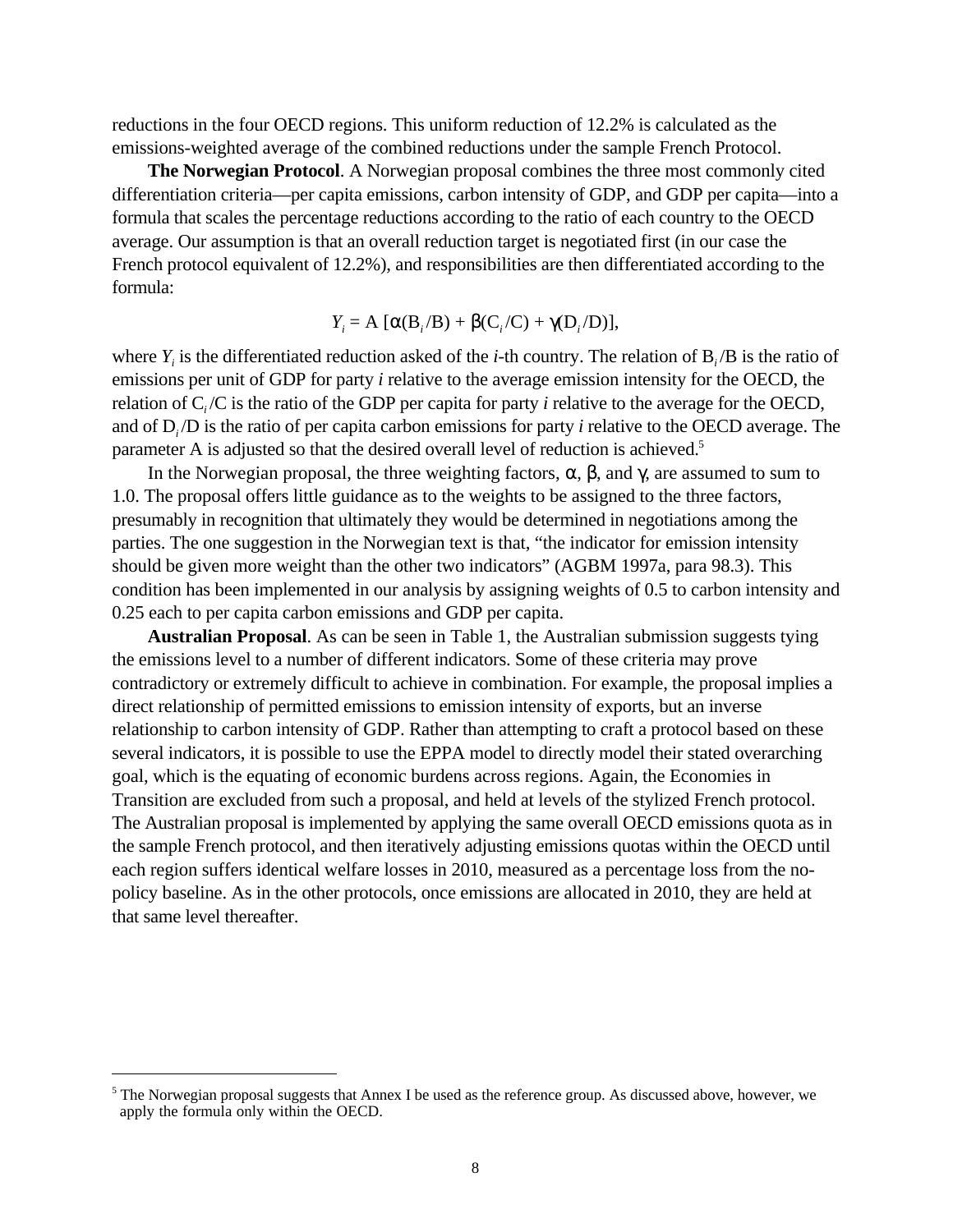#### **4. Comparison of Proposals by Annex I Countries**

## **4.1 Carbon Allocation**

Figure 1 presents the emissions implications of the different proposals, relative to a uniform reduction for all OECD regions (the three sets of bars on the left side of the figure). It also shows the distributional effect of three criteria used in the Norwegian proposal if applied individually (the right half of the figure). The EPPA model divides the OECD into four regions: the United States (USA), Japan (JPN), the European Union as of 1992 (EEC), and the other OECD (OOE), which includes Canada, Australia and New Zealand, and the original states of the European Free Trade Area (EFTA). The United States emits roughly half of OECD carbon in 2000, so in percentage terms any reduction in the U.S. quota will produce a roughly equal increase in emissions in the rest of the OECD. This effect is seen most clearly in the French proposal, which, compared to a set of uniform reductions, places a heavier burden on the United States and a roughly equivalent lesser burden on the other three regions. The United States is a net loser in each proposal, compared to uniform reductions, but the magnitude of that loss, and the relative gains by the other regions, depends on the particular scheme chosen.

Breaking down the Norwegian proposal into its components (the right side of Fig. 1) shows that a wealthier region such as Japan will lose to the extent that differentiation is weighted more on a GDP per capita basis, and OOE loses if the scheme is based on carbon intensity. Europe stands to gain under each of the differentiation proposals studied here, although, under the Australian proposal, Japan realizes the largest gain of any region.



**Figure 1.** Percent change in emission allocation from a uniform distribution among OECD regions under different burden-sharing proposals.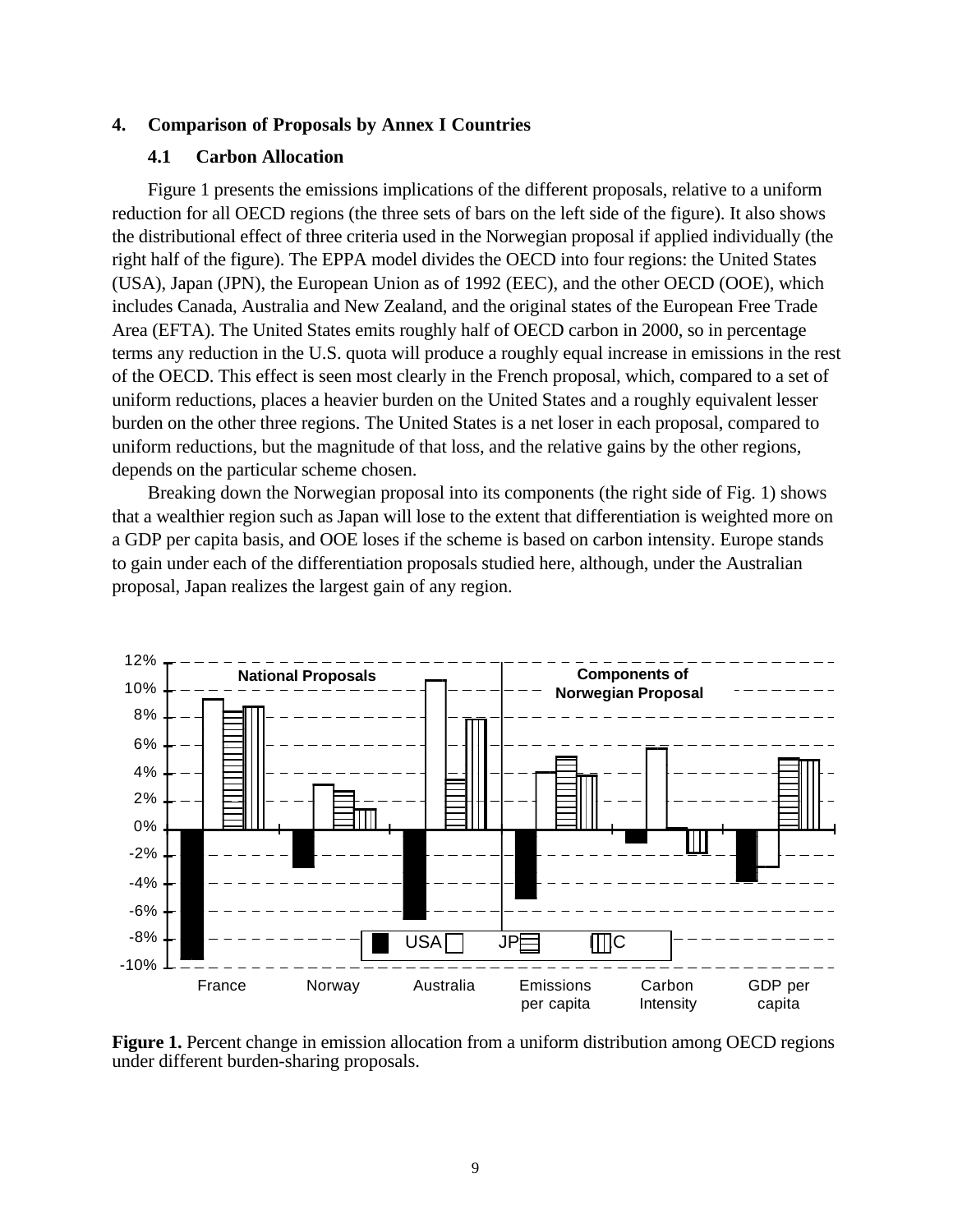

**Figure 2.** Welfare losses in OECD regions under different burden-sharing proposals. Percent change in discounted consumption, 2000–2050, discounted at 5%.

## **4.2 Welfare Implication of Proposals**

The welfare effects presented in Figure 2 follow directly from the relative carbon constraints in Figure 1. Not surprisingly, the United States suffers most under the French proposal, which requires the greatest U.S. reductions. Comparatively, the Norwegian proposal has a milder impact on the United States because half of the total weight is placed on carbon intensity, which is the metric along which the United States fares best (U.S. carbon intensity is higher than the OECD average, but to a far lesser extent than for the other two measures, as can be seen in the right half of Fig. 1). Note that all other OECD regions fare worst under a uniform protocol, but that the choice among the other schemes implies differential impacts. The range in outcomes among proposals can be large: note the 60% difference between the Uniform and Australian proposals for Japan. Further, the range is likely to expand significantly if account is taken of national-level variation (within the aggregate OOE group, for example).

Since by definition the objective of the Australian proposal is to equate economic burdens across regions, it may seem curious that (as shown in Figure 2) it has a differential impact among OECD regions. This occurs because, in order to be consistent with the methodology used for the other proposals, our procedure allocates emissions so that welfare losses are equivalent in 2010. Differences in economic performance in subsequent decades leads to divergent welfare losses, so considering the whole period from 2000 to 2050 some regions fare better than others.

#### **4.3 Differentiation Within EPPA Regions**

It also may seem a puzzle that the OOE loses under the Norwegian proposal, since Norway is included in OOE. By examining variability within EPPA regions, we can explain this apparent anomaly. Our representation of the two aggregated regions are a coarse-grained rendition of the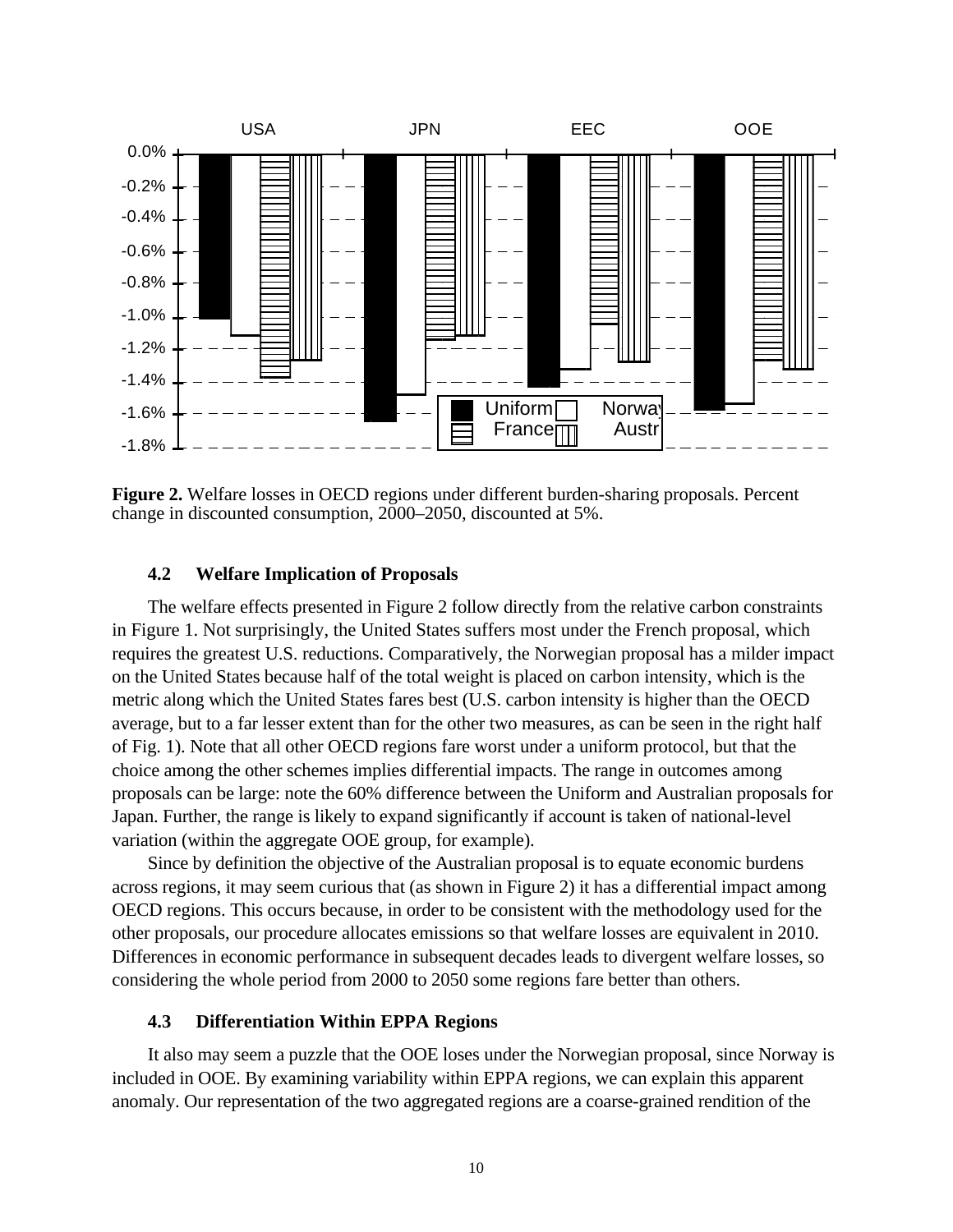actual burdens that would be in practice. As noted above, the European Union appears able to differentiate internally, so treating the region as an aggregate is less problematic than for OOE. It must be noted, however, that applying the differentiation criteria, and then aggregating, is not likely to result in the same burdens as if the differentiation criteria are applied directly to the aggregated region. For example, average emissions per capita in the EEC and OOE are both roughly 3 tons per capita, which calls for roughly 5% reductions in emissions in each region under our stylized French proposal. Since both regions contain several major countries with emissions substantially greater than the regional average, and the reductions demanded of countries increases significantly for higher emission rates, simply applying the aggregate reduction understates the adjustments that a full national treatment would require.

In addition, the Other OECD region has no mechanism for devising its own internal allocation, as does the European Union, so it is useful to illustrate the differences across this region, if subjected to the Norwegian proposal, that are shielded in EPPA when the entire region is simply asked to undertake identical burdens. Figure 3 shows the resulting burdens, relative to the OOE average, if the Norwegian formula is applied at the national level. Losses are expressed as a fraction of the average for the group. The calculation uses national-level data for GDP and population from WRI (1996). The information on national carbon emissions is from Marland, Andres and Boden (1997). Clearly, while OOE does not benefit appreciably from the Norwegian scheme, Norway itself would benefit substantially under our assumed factor weightings. Benefits to Norway increase further as the formula is weighted toward carbon intensity of GDP.



**Figure 3**. Disaggregating OOE: National-level weighing factors relative to the 1993 OOE average.

#### **4.4 The Addition of Permit Trading**

Led by the United States and New Zealand, a number of parties have called for trading in emissions permits. One justification is that markets encourage efficient allocation of resources, and that the costs of any protocol can thereby be substantially reduced. A second reason is that trading would provide a means by which major developing countries might be brought into an emissions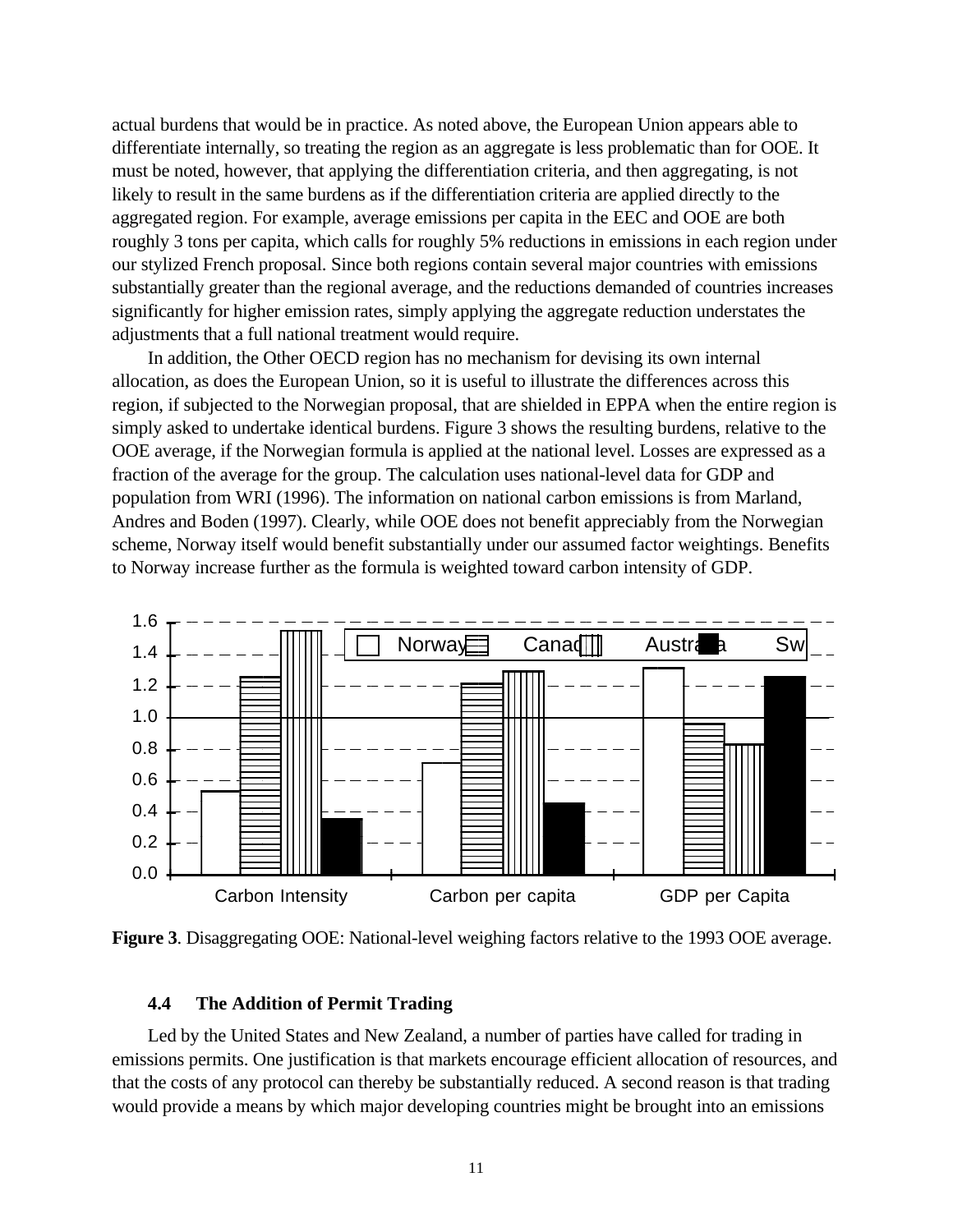reduction and limitation regime. Since international agreements are voluntary, substantial reductions in emissions from developing countries are likely only if developed countries help fund them. Joint Implementation or Activities Implemented Jointly can in this context be thought of as an incomplete form of trading where "trades" are completed on a project-by-project basis. Further, individual developed countries (or their individual enterprises) can be expected to carry out substantial reductions activities only if they receive credit for such activity against potentially expensive domestic reductions. A trading regime can serve these functions.

These benefits are usually balanced against the practical difficulties in setting up a market in emissions permits, the sensitive nature of any allocation process, and the opposition to the concept from parties who see trading mainly as a way to evade domestic reductions.

Here we show a third potential benefit from emissions trading: that it can reduce the conflict over differentiation proposals within the OECD.<sup>6</sup> Figure 4 presents the discounted welfare losses associated with the different proposals when full global trading is allowed. The presence of a large reservoir of low-cost abatement options in the developing world significantly reduces absolute welfare losses, and in so doing dampens relative losses. Comparing Figure 4 to Figure 2, the gains in efficiency are apparent, but also the divergence in burdens across differentiation proposals virtually vanishes. The gains result from the availability to all OECD nations of a large number of inexpensive carbon abatement options in the six non-Annex I regions that (in our analysis) are only constrained to their baseline carbon emissions. The marginal cost of abatement in these non-Annex I regions increases at a very slow rate over the range of carbon emissions reductions needed to accomplish the differentiated protocols, and so differences in welfare losses between OECD regions are greatly reduced.



**Figure 4.** Distribution of burdens in OECD regions under different burden-sharing proposals with full global trading, discounted consumption, 2000–2050, discounted at 5%.

 $\overline{a}$ 

<sup>&</sup>lt;sup>6</sup> In the context of a full global emissions limitation regime, Rose and Stevens (1994) show that the range of welfare effects is reduced, and draw implications for policy similar to ours.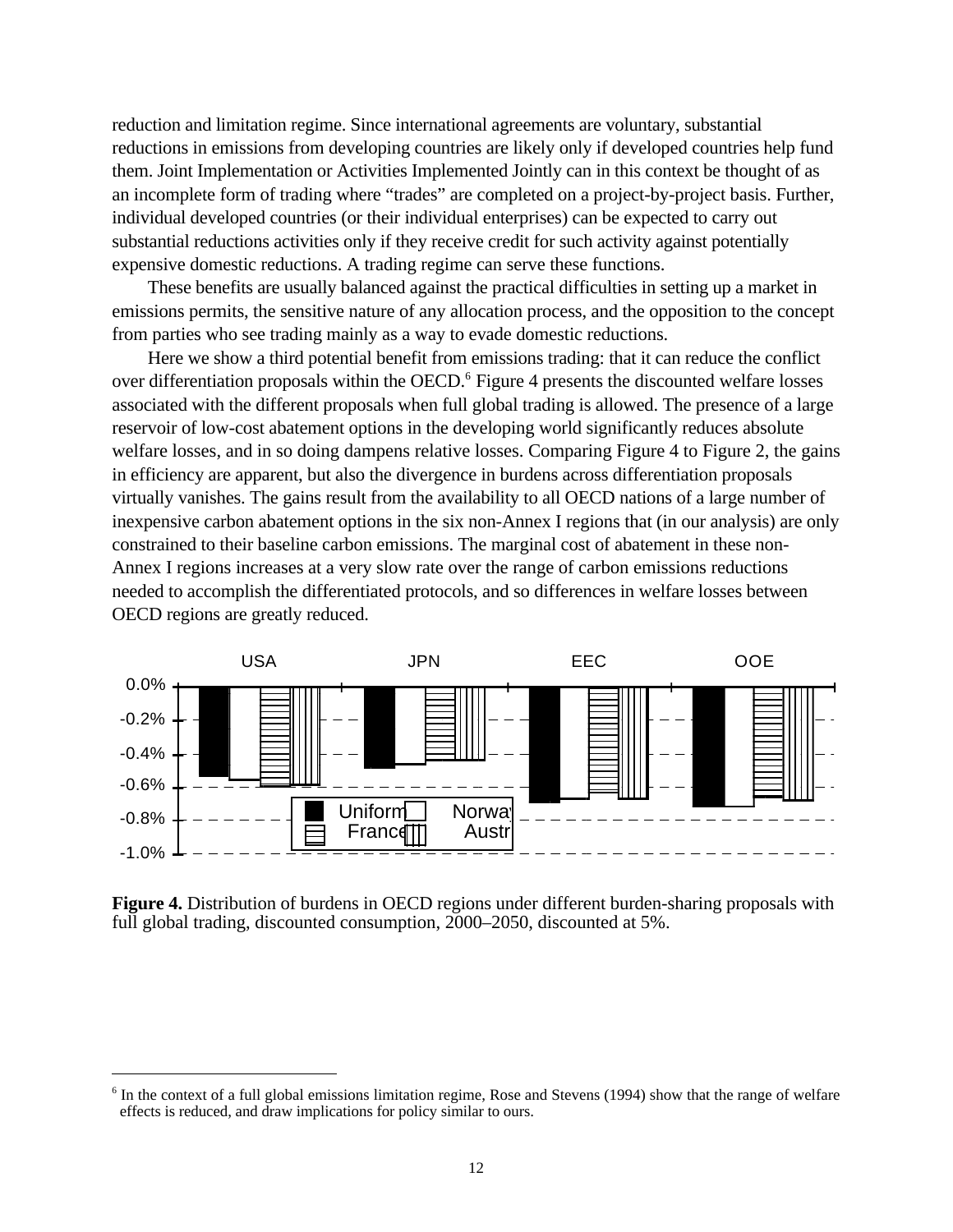Of course, analysis such as that we conduct with the MIT EPPA model provides an idealized picture of emissions trading because it ignores transaction costs, which could be significant.<sup>7</sup> Yet even if transaction costs were to eliminate a substantial part of the perceived benefits of trading seen in Figure 4, such costs are unlikely to reproduce the divergence in *relative* burdens characteristic of differentiation proposals without trading. Thus, even if a substantial share of the absolute gains disappears, trading will still reduce the conflict over relative losses. Further, it is not necessary for all world regions to participate in the trading regime for this conflict-reducing effect to be realized. As an example, we assume that only the Economies in Transition and China join with the OECD in such a system. Figure 5 presents the welfare losses for the different proposals with permit trading restricted to these regions. Although absolute gains are reduced from the full global trading case, the dispersion of losses among OECD nations is still significantly dampened.



**Figure 5.** Distribution of burdens in OECD regions under different burden-sharing proposals with partial global trading (OECD, non-OECD Annex I, and China), discounted consumption, 2000– 2050, discounted at 5%.

### **5. Reductions Versus Allocations**

<u>.</u>

Whether applied to the OECD nations only or to all of Annex I, any system of emissions controls that hopes to eventually stabilize atmospheric  $CO<sub>2</sub>$  concentrations makes sense only if it is extended to cover all nations (Jacoby, Schmalensee and Reiner, 1997). If and when discussions of such a prospect begin in earnest, the issue of differentiating burdens will re-appear, only on a larger scale and with more contentious choices.<sup>8</sup> To some degree, principles of equity that are given prominence in the distribution of burdens under Berlin Mandate restrictions will provide a

<sup>&</sup>lt;sup>7</sup> For a discussion on transaction costs, see Stavins (1994). UNCTAD (1994) provides a discussion of many of the practical difficulties of implementing a tradable permits regime.

<sup>&</sup>lt;sup>8</sup> How a transition from short-term considerations to a longer-term regime occurs has only just begun to be studied. See Schmalensee (1996) for a useful discussion of the main features of such a transition. Also, this analysis has focused on CO2, over the longer term it will be necessary to incorporate other greenhouse gases (Swart, 1992).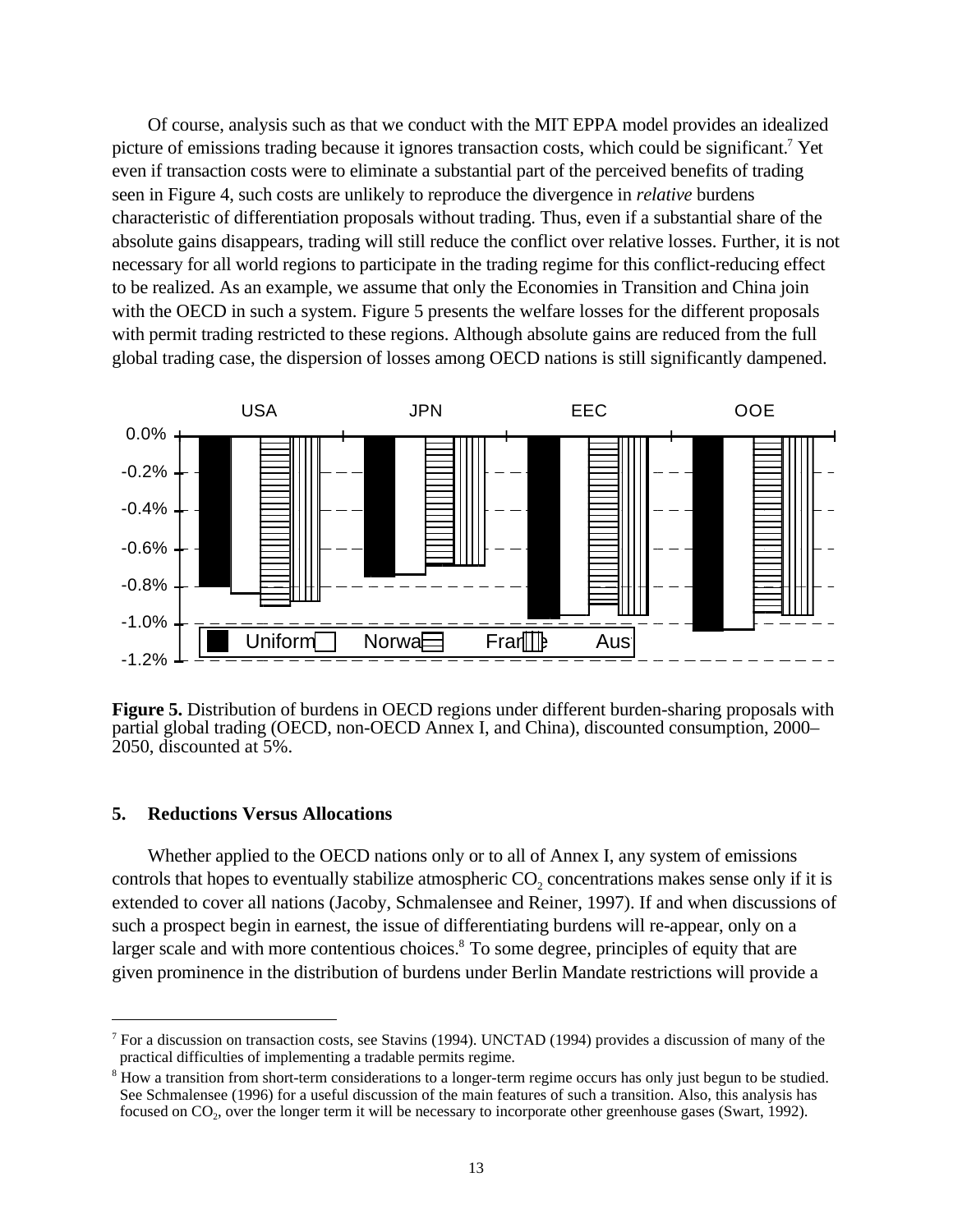precedent for these negotiations to come. Therefore, it is useful to look again at the ideas underlying the proposals above, and ask what their implications would be if extended to a global scale.

The first thing to notice in analyzing this question is that proposals now under discussion are framed in terms of degrees of reduction from some historical (1990) emissions level. Because of the huge differences in emissions rates among nations if developing countries are included, it seems clear that a system based on reduction from an historic baseline is not likely to be feasible (as discussed below). More likely, the discussion will be framed in terms of *allocations*, measured not from some recent historical point but from zero.<sup>9</sup> As in the reduction schemes, a "zero-based" allocation would then need a rationale for differentiating among nations, using some measurable characteristic.

Of course, the proposals for differentiated reductions considered in previous sections can also be thought of as implicit allocations, measured not from zero but from 1990 levels. In effect, the sample AGBM proposals presented here allocate to Annex I regions roughly 80 to 95% of their 1990 carbon emissions. In these proposals, where developing countries are unconstrained, non-Annex I nations are simply allocated their baseline or "no policy" emissions in our analysis, which in each case rise significantly above 1990 levels. In principle, a full global scheme could be negotiated using the 1990 baseline, with Annex I nations agreeing to restrict emissions to some fraction of their 1990 levels, and developing countries agreeing to a restriction that would be some (likely differentiated and increasing) multiple of their 1990 levels. Using 1990 levels as a basis in a global system is, thus, even more arbitrary than it is in the current AGBM application, and the resulting system is unnecessarily complicated. It is for this reason that we expect that the discussions of wider differentiation issues are likely to begin from a zero base.

To explore the implications of moving to a zero-based allocation *and* a global regime we compare the implicit global allocation associated with OECD reduction regimes for certain differentiation schemes to the allocation of global emission rights using similar criteria. In order to facilitate comparison of the different types of arrangements we assume that the *global* carbon quota is equal to Annex I emissions, constrained according to our stylized French protocol, plus the reference emissions in the developing countries. To compare reduction-type proposals to zerobased allocations we choose the two differentiation measures that are most readily translated into a system of allocation of emissions permits: per capita emissions and carbon intensity of GDP.<sup>10</sup> Whereas a reduction arrangement is usually based on modifying the *average* percentage reduction using some agreed-upon measure, a *de novo* allocation would distribute emissions rights according to that same measure with no regard to history. Although related, the philosophical basis underpinning reductions is *not* identical to that of a zero-based allocation. Consider a populationbased measure: a reduction scheme does not assert that each individual is endowed with a right to

 $\overline{a}$ 

<sup>&</sup>lt;sup>9</sup> For analysis that anticipates this framing of the discussion, see Manne and Richels (1997).

 $10$  As in the reduction schemes, other criteria could also be used, which would parallel the national proposals. For example, Wirth and Lashof (1990) suggest attaching equal weight to population and GDP, while Cline (1992) argues in favor of an allocation scheme that includes population, GDP, and current emissions. Such 'consensusseeking' proposals bear a resemblance to the Norwegian proposal, which allows parties to negotiate over the relative importance of different criteria. The Australian proposal also could be operationalized by devising an allocation that would equalize losses in per capita GDP.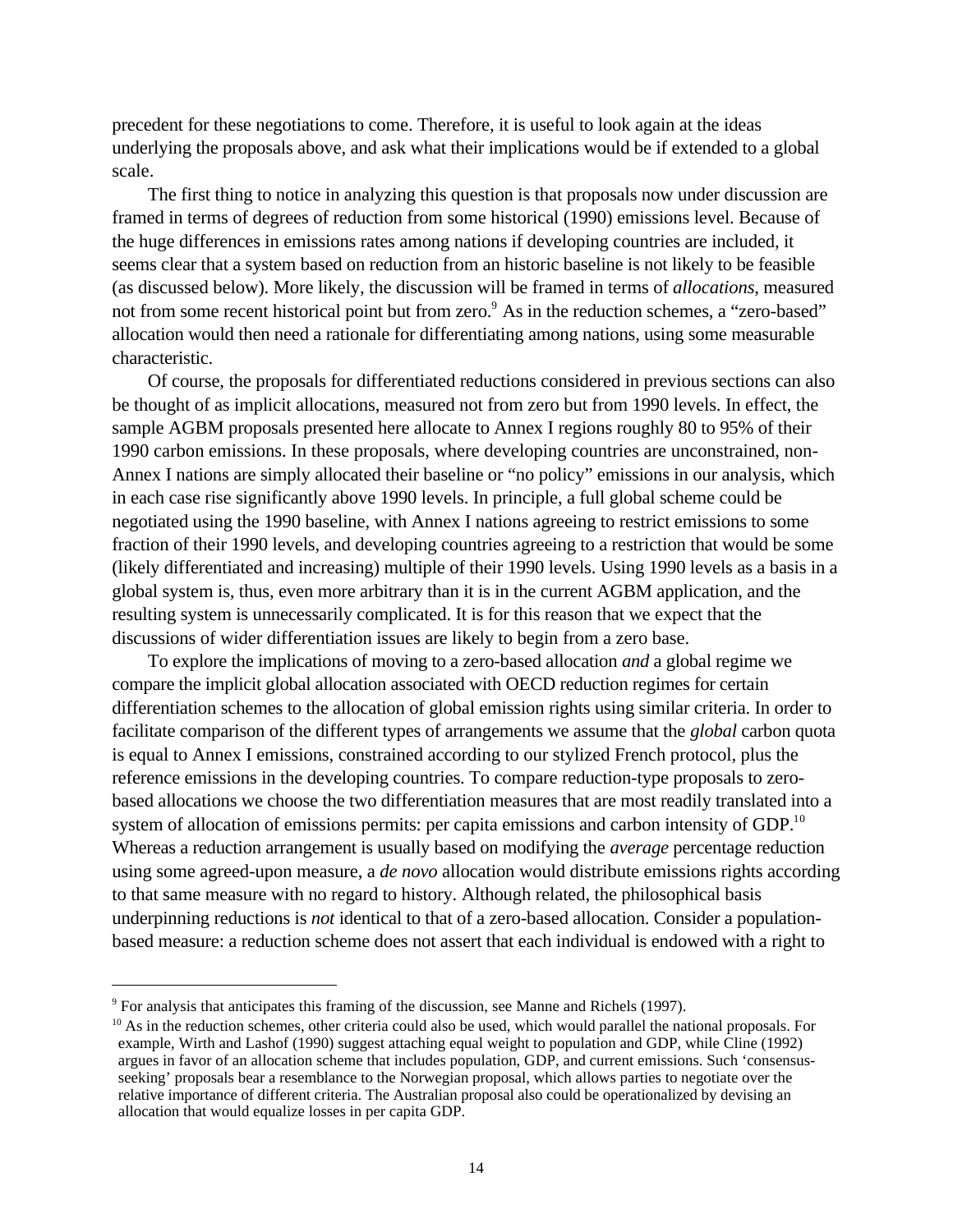emit a certain amount of carbon dioxide, since those at lower emissions rates are still asked to cut back, albeit at a slower rate. By contrast, a zero-based proposal usually allocates emissions rights based on a constant per capita emissions for all nations, which would require some nations to cut back dramatically while others would remain unconstrained for the foreseeable future.

Once rights to emit carbon are allocated from a base of zero, OECD regions are no longer guaranteed that emissions will be confined to a narrow region defined by historically high levels of emissions. For example, as shown in Figure 6, the United States will suffer far more under a population-based scheme, and Japan benefits significantly more under a GDP-based allocation, than under any of the previously discussed differentiation proposals. Under a population-based scheme, the United States would only be allocated 32% of total OECD allocations compared to receiving 44 to 49% under the different national reduction schemes considered earlier. By contrast, under a GDP-based allocation scheme, Japan would receive 17% of total OECD allocations compared to an equivalent allocation of 10.5–12% under the various national reduction proposals.

In the context of a global regime, however, even these intra-OECD shifts are dwarfed by the disparity between the OECD as a whole and other nations. Thus, a GDP-based allocation would allow *all* OECD regions to emit considerably *more* than their 1990 emissions in 2010. Indeed, Japan would be allowed to *exceed* its projected emissions in 2010 under the no-policy case by 50 percent, while all other OECD regions would be permitted to emit roughly their projected 2010 emissions, *i.e.*, no OECD region would have to reduce below reference emissions. By contrast, under a population-based allocation the United States would be asked to cut its emissions by over 70% below 1990 levels by 2010, while other OECD regions would each be asked to reduce by over 50% below 1990 levels.

We do not advocate either position, noting the concerns over fairness and feasibility that would plague either proposal. Nevertheless, if a global regime is eventually to emerge, the international community will at some point need to address equity, whether by using an explicit formula or as part of a complex series of negotiations. This exercise highlights the substantially different character of differentiation within the OECD or Annex I, as compared to a full global differentiation. This illustration thus serves as a call to recognize the precedent-setting potential of any near-term, Annex I- or OECD-only differentiation. We would also note that, here too, trading could play an important role in reducing the contentiousness of even such widely disparate burdensharing proposals.

### **6. Concluding Thoughts**

The push for differentiation within Annex I began with dissatisfaction among several nations over the national welfare implications of proposals for uniform proportional reductions. A sense of "fairness" would argue that any agreement should take account of national circumstances or a country's contribution to existing atmospheric concentrations. Several alternative paths to differentiation have emerged:

- Differentiate along a single measure that is accepted as a proxy for the equity goal being pursued;
- Use a combination of measures and seek a negotiated arrangement that is still tied to commonly accepted measures of equity; or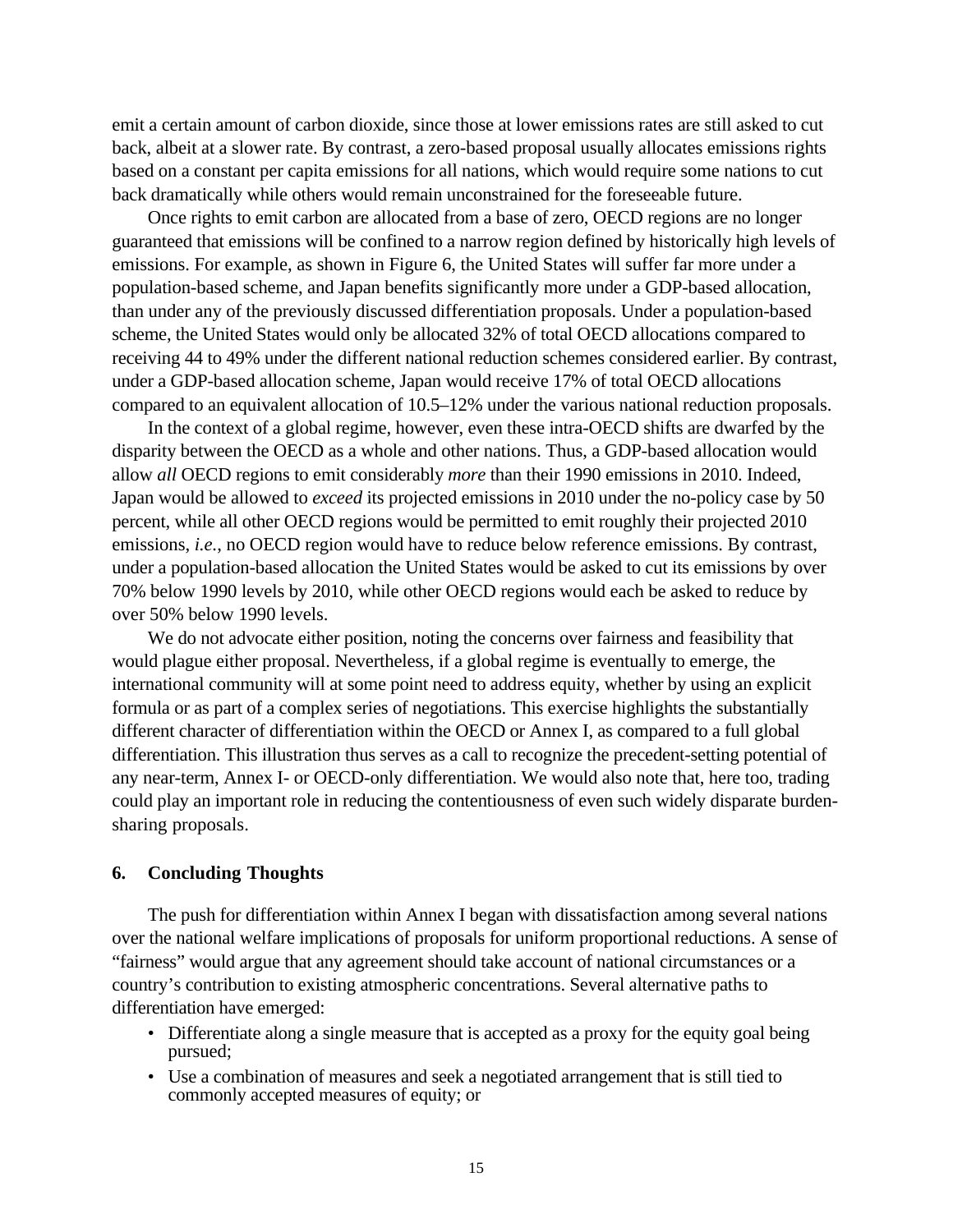• Differentiate carbon reductions such that relative burdens, measured relative to some baseline, are equated across nations.



# **Uniform Reduction by OECD**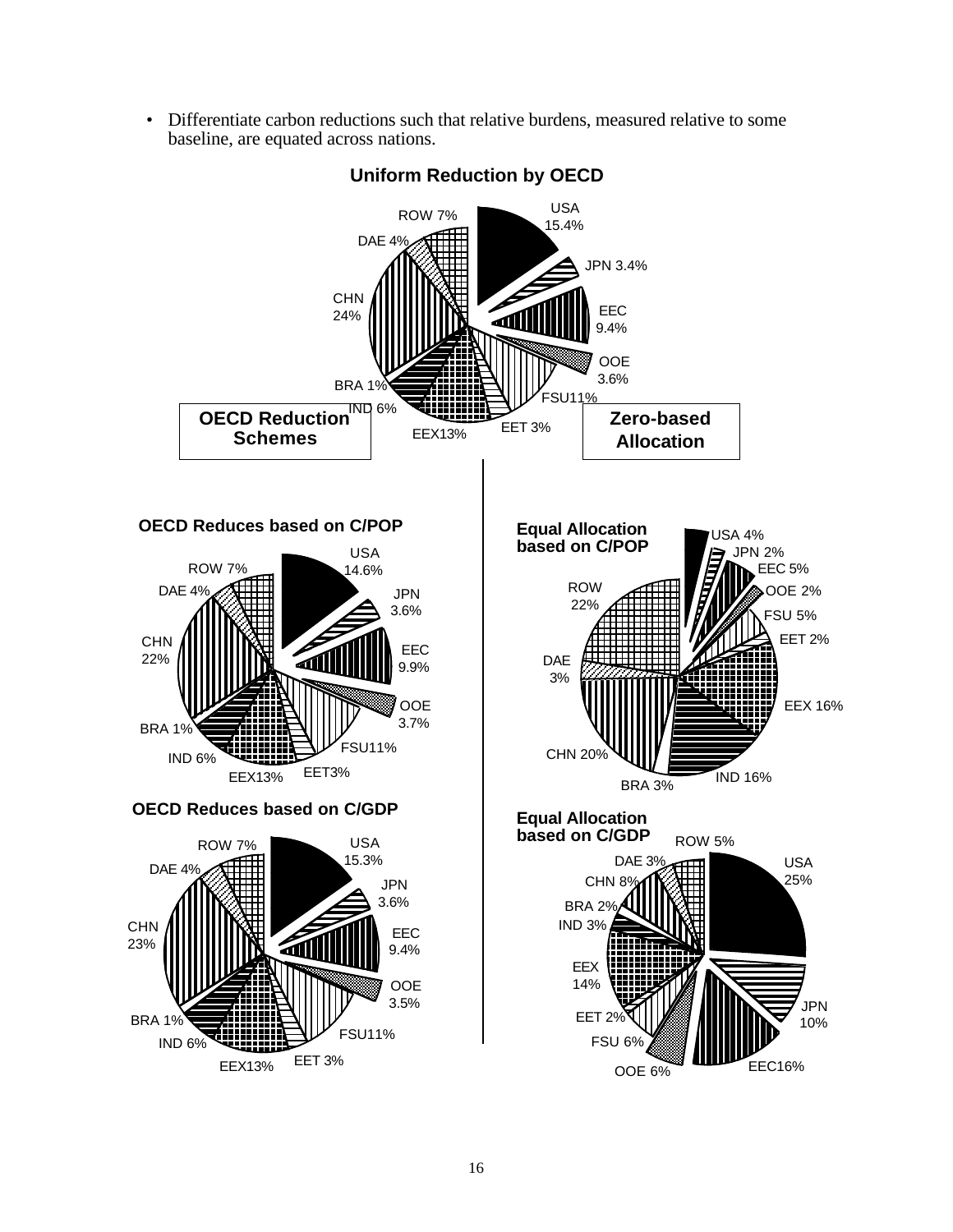**Figure 6.** Regional implications of alternative burden-sharing formulations in 2010 for zero-based global allocations and reduction proposals with OECD-only differentiation.

The French proposal has the merit of combining the debate over differentiation with a calculation of the overall reduction target, recognizing that ultimately the two must be reconciled. The guiding premise of the scheme is that reducing disparities in per capita carbon emissions is the appropriate standard. The additional reductions required of nations with higher per capita emissions can be construed as either a penalty for being profligate or simply as a way of atoning for disproportionate responsibility for the carbon in the atmosphere. Such a proposal is transparently disadvantageous to nations with higher per capita emissions who can argue that their higher emissions can be traced to geography or industry structure or natural resource endowment. Potentially disadvantaged nations will likely vigorously oppose any scheme based on per capita emissions (or any other single metric). Moreover, as discussed in Section 5, if differentiation based on per capita emissions is proposed to promote the relative gains of OECD nations with low per capita emissions, then it should be anticipated that this principle could be enshrined as the basis for future differentiation that would disadvantage *all* OECD nations. More generally, the proliferation of differentiation measures proposed as part of the AGBM process reveals that there is little agreement on what constitutes equitable burdens.

The Norwegian proposal accepts that there is no consensus on what defines equity in the OECD or Annex I context. Instead, it provides a format within which a negotiated differentiation scheme can emerge. This approach is hampered by the fact that willingness to assume particular burdens is not only dependent on the three variables cited in the Norwegian proposal but on the perceived damages from climate change, domestic political pressures, natural resource endowment and fuel mix, industrial structure, and anticipated losses from complying with a QELRO including terms of trade effects. The relative inflexibility of having many nations to accommodate, but only three parameters to adjust, will constrain the solution set in such a way that, although the goal of this proposal is to facilitate consensus *via* negotiation, the desired consensus is likely to be infeasible or at least more difficult than it would be in the case of a negotiation without such structure.

The Australian proposal attempts to address some other (but not all) variables, not considered in the Norwegian proposal, that affect the willingness of a nation to participate in a reduction regime. In particular, relative economic burdens, including terms of trade effects, are equated. Three problems plague such a proposal, one ethical and two practical. This proposal assumes that equating welfare losses (measured in percentage terms or in per capita income) is a desirable goal, although many would argue that higher per capita income should imply a *greater* proportional burden.

The second troublesome aspect of this proposal is that it requires that a baseline be established from which equal percentage losses in welfare (or in per capita GDP) might be measured. In this study we have presented one such analysis, using a baseline derived from one economic model, from a particular data set, having valued an assortment of parameters at reference values. We have argued elsewhere (Jacoby *et al*., 1997) that, given uncertainties in key parameters, it is not prudent to rely on a single baseline, even within a given modeling framework. For the purposes of comparing proposals as we have done in this paper, differences in baselines would not lead to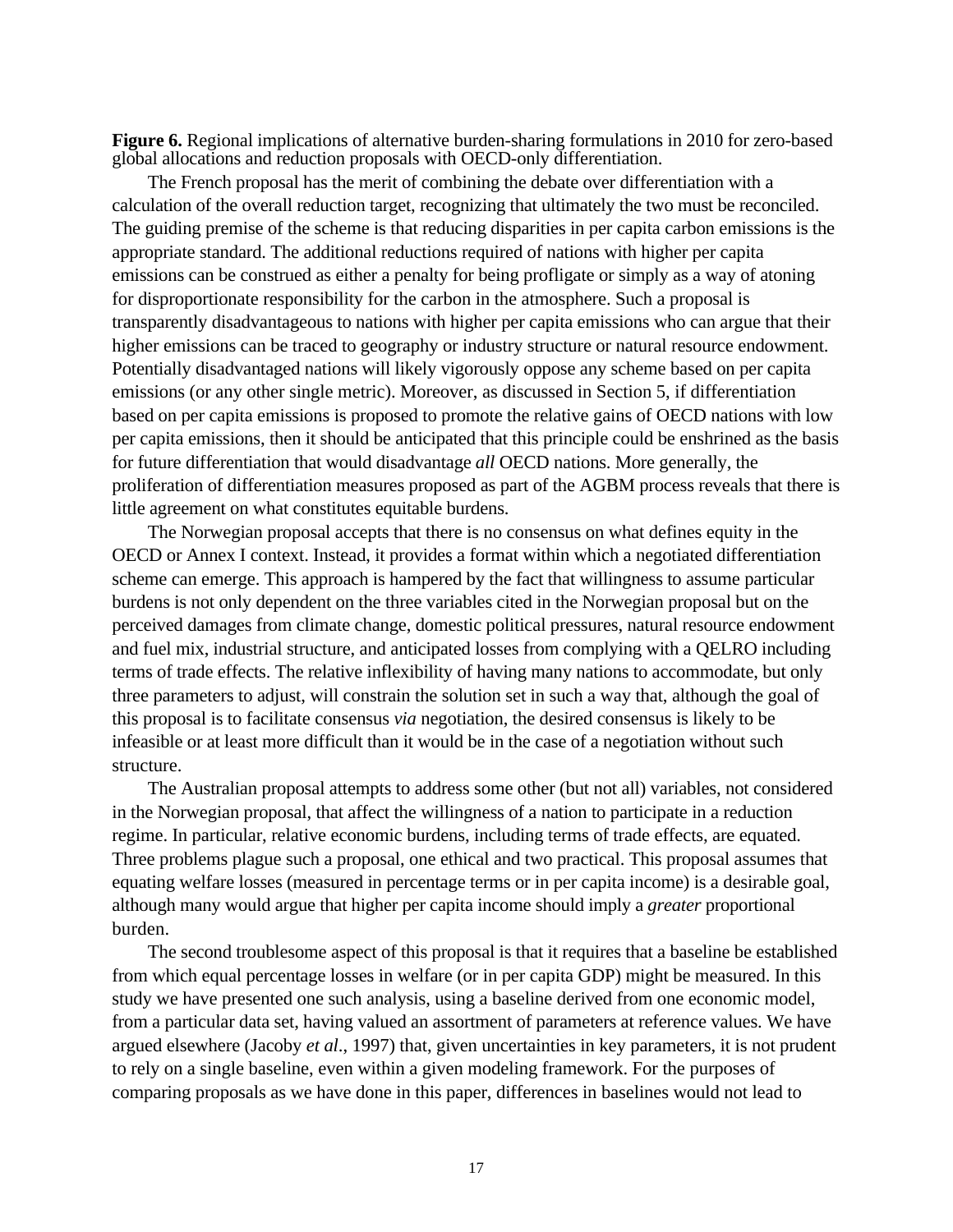significantly different conclusions. However, attempting to base actual national quotas on losses forecast from a baseline requires that there be both a durable consensus within the scientific community regarding modeling strategy, and dramatic improvements in our ability to determine key parameters, both of which are unlikely.

It appears then, that there are difficulties in the exclusive application of any of these differentiation proposals. But the question remains as to what form of differentiation is either likely or desirable. More specifically, aside from a deeper understanding of the main proposals now under discussion, does the preceding analysis provide any insights that could help resolve the contentious issue of differentiation?

Before attempting to draw out policy recommendations, however, it is useful to mention at least two real-world complications that should be factored into any recommendation. First, it should be acknowledged that in our discussion of equity we have neglected the fact that all countries will not have equal willingness to pay for carbon abatement measures. Some countries may be more willing to bear heavier burdens while others may be willing (or able) to pursue only minimal measures regardless of relative costs. Victor (1996) has argued, on positive rather than normative grounds, that nations pay relatively little attention to equity and instead are simply concerned with domestic costs. If this is true, fairness would have little influence on a decision to undertake international commitments, and instead costs of compliance and willingness to pay will determine differences in burdens rather than more formal burden-sharing formulae.

Second, as the original French proposal has highlighted, the debate over differentiation cannot be easily divorced from the debate over targets and timetables. Calls for differentiation often conceal disagreements over the appropriate target.

Accepting these complications, one might argue that all these various positive and normative considerations will yield a complex blend of differentiated reduction targets and side compensation arrangements (not all of which may be explicitly identified as related to climate). Some might cite the example of the European Union's internal differentiation, which was not based on any explicit definition of differentiation measures but liberally drew on a mixture of measures. The complicated formula took into account differences in industrial structure and used per capita reductions as a basis in the household sector, but also explicitly incorporated willingness-to-pay in the form of pre-existing domestic commitments by several major emitters to substantially reduce emissions. While not unreasonable, this argument neglects the fact that EU differentiation could only allocate two-thirds of their desired reduction of 15% below 1990 levels, and that this internal agreement was carried out in the context of a long-established governance mechanism that is capable of providing compensation not just to national governments but to specific regions and sectors. There is of course no such mechanism within the OECD or Annex I as a whole.

Instead, we return once more to our starting point of uniform proportional reductions and ask if a protracted battle over differentiation is not better avoided. It should be noted that there are precedents for such a proposal. The Montreal Protocol, the original goal of the FCCC of returning Annex I carbon emissions to 1990 levels by 2000, and common OECD environmental standards on a wide range of pollutants, belie the argument (at least within the OECD) that national circumstances should be a dominant factor in determining the burdens that different *industrialized* countries should be willing to assume.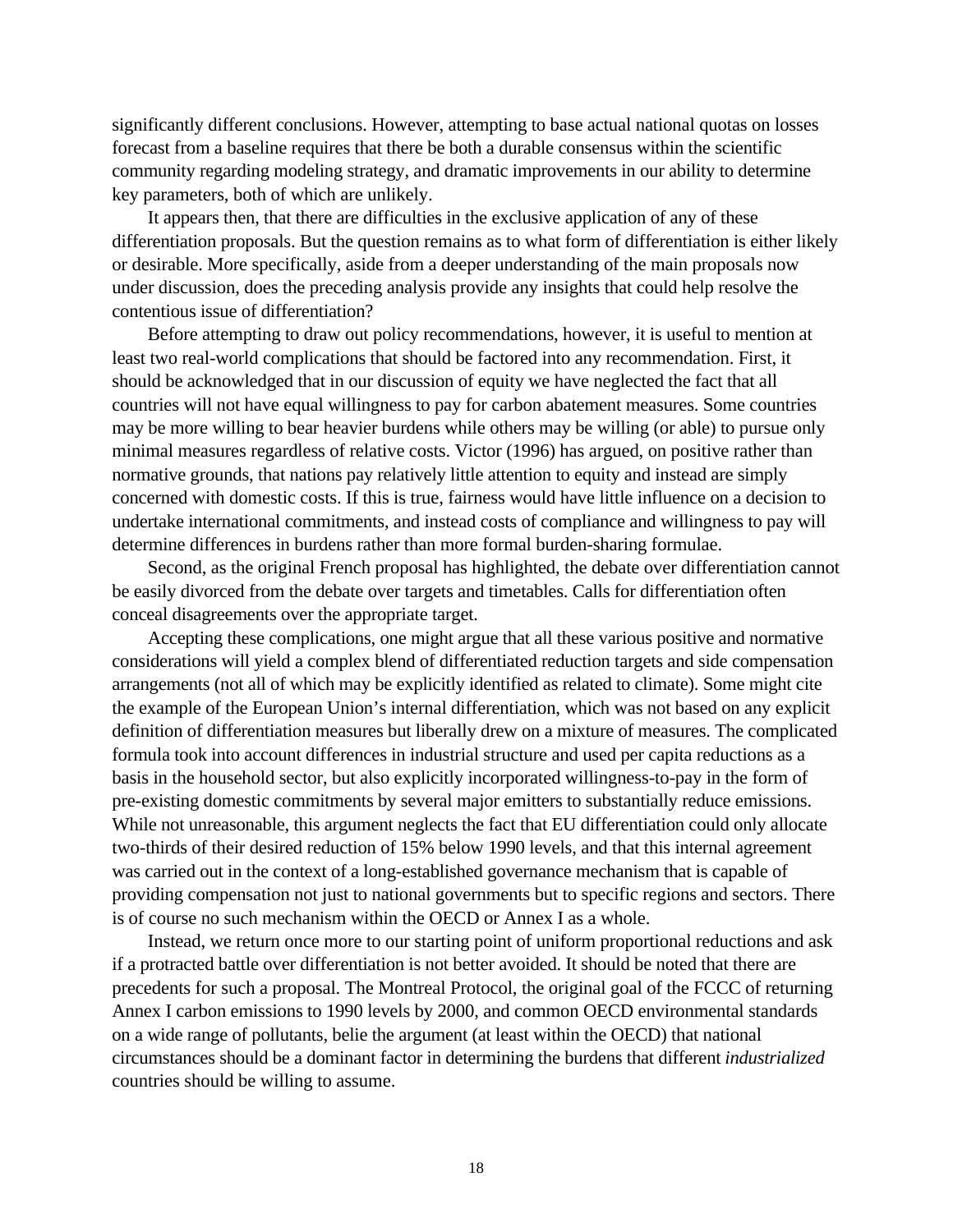Further, it might be viewed as a desirable feature that uniform reductions would *not* provide any guidance for the differentiation that may be needed for a longer-term, global reduction regime**.** Instead, such a decision would postpone the arduous task of debating notions of equity and seeking consensus on differentiation schemes, and place it in the more appropriate forum, where disparities are great. Returning to Michael Grubb's original point, the global stage *is* the appropriate forum for a discussion of equity.

Of course, as already noted, even at the level of the OECD or Annex I, there are legitimate reasons to move away from uniform reductions. Seeking refuge in the simplicity of uniform reduction would seem to abandon these many valid (albeit contending) approaches to burdensharing. In answer, we refer back to our analysis of trading, which, even if not global, has the joint advantage of lowering overall costs of achieving any target and reducing the conflict over the distribution of its burdens, whatever scheme is agreed upon. If a trading regime is viewed as a desirable goal, for reasons including lower costs and the ability to entice developing countries to participate in a reduction regime, then one might question why the international community would want to engage in a complicated effort to differentiate burdens among developed nations. If any meaningful mitigation action against climate is truly being sought, then reducing the costs of action and bringing developing countries into any emissions limitation regime would seem to be two of the most important steps. Debates over complicated burden-sharing formulae to achieve results that are restricted to the OECD or Annex I are an unfortunate diversion from much-needed efforts to design an equitable global system to accomplish meaningful reductions at lower cost.

#### **References**

- AGBM (1996). "Quantified Emission Limitation and Reduction Objectives within Specified Time-Frames: Review of Possible Indicators to Define Criteria for Differentiation among Annex I Parties," FCCC/AGBM/1996/7, June 21.
- AGBM (1997a). "Framework Compilation of Proposals from Parties for the Elements of a Protocol or Another Legal Instrument," FCCC/AGBM/1997/2, January 31.
- AGBM (1997b). "Implementation of the Berlin Mandate—Additional Proposals from Parties, Addendum," FCCC/AGBM/1997/MISC.1/Add.3, May 30.
- Blok, Kornelis, G.J.M. Phylipsen and J.W. Bode (1997). "The Triptique Approach: Burden Differentiation of CO<sub>2</sub> Emission Reduction among European Union Member States." Department of Science, Technology and Society, Utrecht University, Discussion Paper, Utrecht, the Netherlands, January.
- Cline, William R. (1992). *The Economics of Global Warming.* Institute for International Economics, Washington DC.
- Eckaus, Richard S. (1992). "Central Issues in the Negotiations on Limiting Global Warming," Center for Energy and Environmental Policy Research, MIT, Working Paper No. 92-002, Cambridge, MA, February.
- Government of France (1996). "Communication de la France au Groupe Ad hoc sur le Mandat de Berlin," mimeo, 6 December.
- Grubb, Michael (1995). Seeking Fair Weather: Ethics and the International Debate on Climate Change, *International Affairs*, 71(3): 463-496.